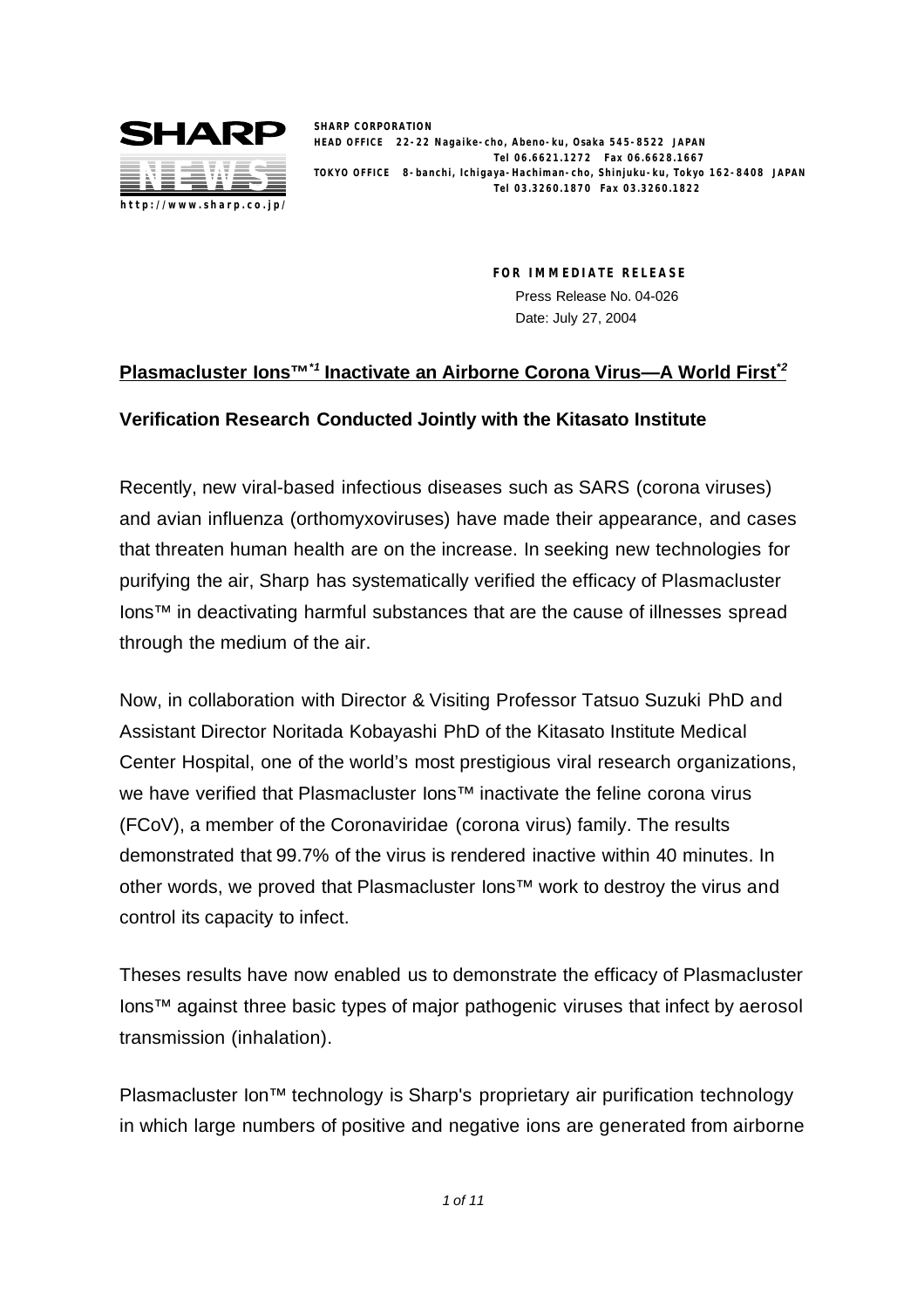water and oxygen molecules and then released back into the air in large quantities. These ions form clusters around microparticles such as airborne mold, influenza viruses and mite allergens, and render them inactive through a chemical reaction. Sharp developed this air purification technology in 2000, and is working with leading academic research institutions around the world to verify its effectiveness. Based on the scientific data that emerges from this industryacademia collaboration, Sharp will develop and introduce new products to the market.

## **New Points Verified at this Time**

- Demonstrated that Plasmacluster Ions™ render inactive an airborne feline corona virus in the Coronaviridae family.
- Directly confirmed that the virus was in an inactive state using TEM (transmission electron microscopy).

# **Classification System for Viruses Against Which Plasmacluster Ions Have Proven Effective Proven Effective**

| <b>Nucleic</b><br>Acid | <b>Family Name</b>                                                               | <b>Primary Viruses</b> | Primary<br>Disease/Disorder                    | Date of Announcement<br>of Verification of<br><b>Effectiveness</b> |  |
|------------------------|----------------------------------------------------------------------------------|------------------------|------------------------------------------------|--------------------------------------------------------------------|--|
| <b>RNA</b>             | Picornaviridae                                                                   | <b>Polio virus</b>     | Infantile paralysis<br>(poliomyelitis)         | September 2002                                                     |  |
|                        |                                                                                  | <b>Coxsackie virus</b> | <b>Summer colds</b>                            | September 2002                                                     |  |
|                        | Coronaviridae                                                                    | Feline corona<br>virus | Vomiting, diarrhea                             | <b>July 2004</b>                                                   |  |
|                        |                                                                                  | Human corona<br>virus  | Colds                                          |                                                                    |  |
|                        |                                                                                  | <b>SARS</b> virus      | Sudden Acute<br>Respiratory<br>Syndrome (SARS) |                                                                    |  |
|                        | Orthomyxoviridae                                                                 | Influenza virus        | Influenza                                      | September 2002                                                     |  |
| <b>DNA</b>             | (No DNA-based virus causing major illness infects through aerosol transmission.) |                        |                                                |                                                                    |  |

Note: We are currently involved in verifying the effectiveness of Plasmacluster Ions™ to inactivate the airborne SARS virus.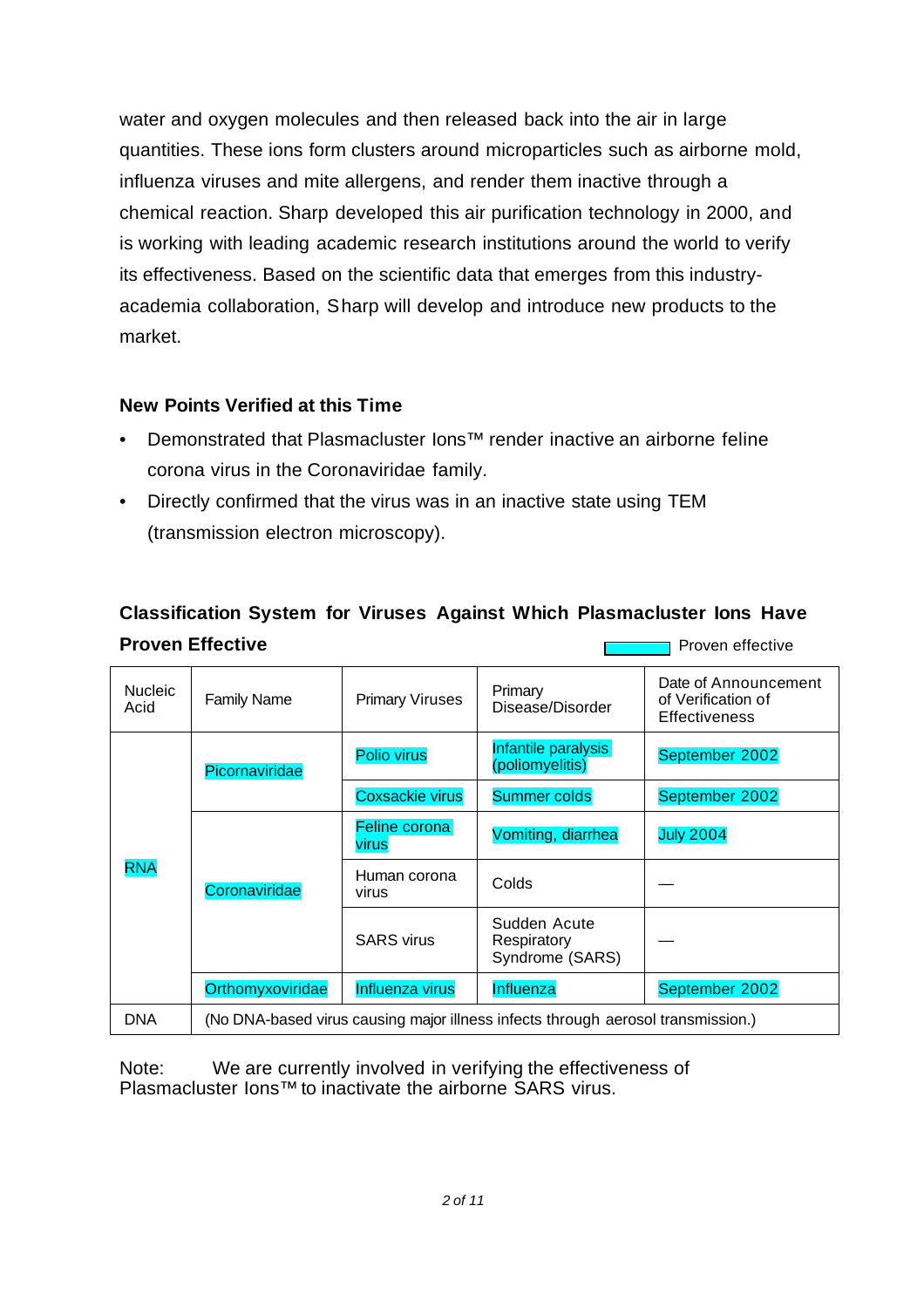- \*1 Plasmacluster and Plasmacluster Ion are trademarks of Sharp Corporation.
- \*2 Current as of July 27, 2004, using Plasmacluster Ion™ technology.

# **Method Used to Verify Inactivation of Airborne Corona Virus/Room Simulation**

# **Test**

A test was conducted by preparing two boxes, each having a volume of one (1) m<sup>3</sup>. A Plasmacluster lon™ generator was placed in one box; the other box was left empty. An aerosolized mist of feline corona virus was sprayed into both boxes, and the respective inactivation effects compared. (The  $TCID_{50}$  [Tissue Culture Infectious Dose 50%] assay was used to evaluate the test results. This assay measures the quantity of a virus suspension that will infect 50% of cell culture and is widely used in the field of virology.)

The results showed that 99.7% of the virus exposed to the ions was inactivated within 40 minutes. This is thought to be the result of ions damaging the virus by stealing hydrogen (H) from the peplomers ("spikes" made of protein) by which the virus infects cells. An inactivated corona virus cannot infect a host even when introduced into the body.



Evaluation of efficacy against airborne corona virus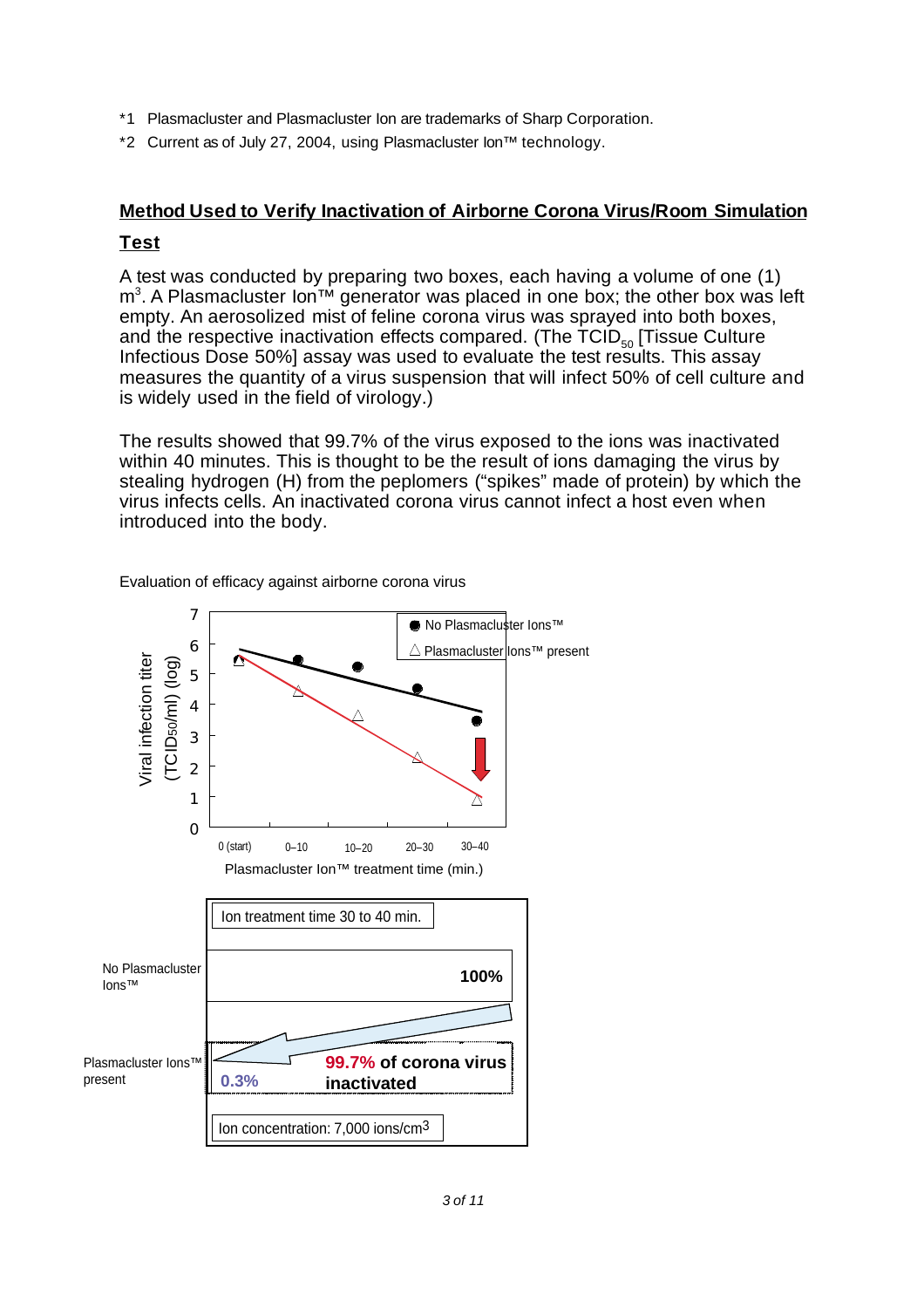### **Inactivation mechanism**

Positive ions (H<sup>+</sup>) and negative ions (O $_2^{\text{-}}$ ) cluster around the spike protein (a surface protein that attaches to an organism and triggers the infection) of the airborne virus, and are converted to hydroxyl radicals (• OH), a powerfully active substance. By stealing H (hydrogen) from within the spike protein, the ions react and combine chemically to form water  $(H<sub>2</sub>O)$ . Because the spike protein is damaged, the virus cannot infect cells even when introduced into the body.



### **Electron microscope image showing inactivated state**

Viruses **not** exposed to Plasmacluster Ions™



Corona virus when not exposed to the action of Plasmascluster Ions™ [retaining their normal shape]

Virus exposed to Plasmacluster Ions™



Corona virus when exposed to the action of Plasmascluster Ions™ [damaged and collapsed]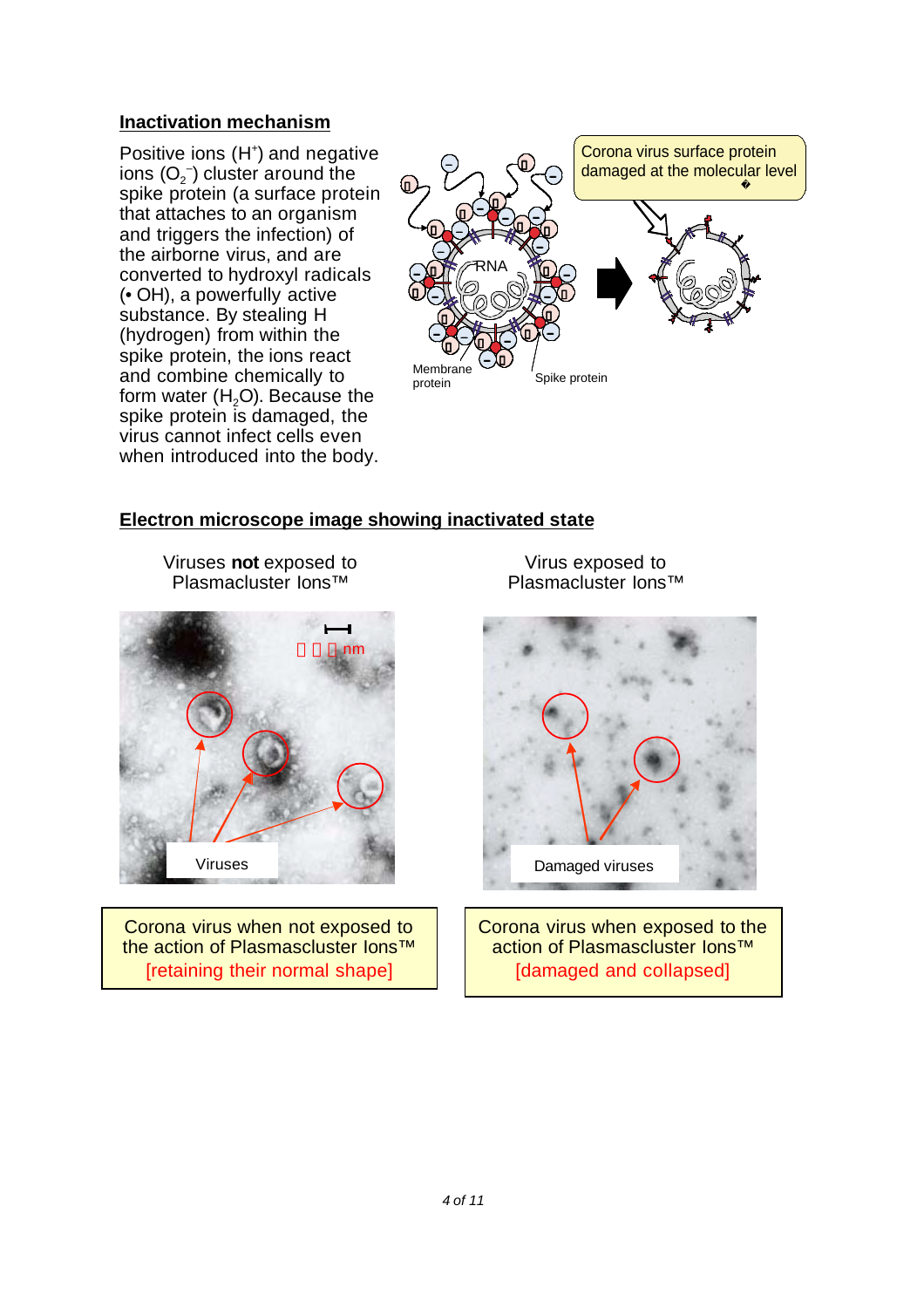#### **Comments by Doctors Tatsuo Suzuki and Noritada Kobayashi of the Kitasato Institute on Plasmacluster Ions™**

In the electron microscope photograph, normal corona virus can be observed when no Plasmacluster Ion<sup>™</sup> treatment is applied, but when exposed to Plasmacluster Ions™, no normal corona viruses can be observed, and what appears to be decomposed matter in which the spikes (protein protrusions) and envelope (surface membrane) on the virus surface are damaged is evident. This can be attributed to "the virus being decomposed by the Plasmacluster Ions™."

Prior to carrying out the test, we were skeptical that the Plasmacluster lons<sup>™</sup> would actually have an antimicrobial effect. But we maintained an open mind, and when we conducted the performance test, it was a fact that there was a dramatic reduction in bacteria and viruses in the presence of Plasmacluster Ions™. We can imagine that this technology will have tremendous utility and huge potential for practical applications.

# **Overview of Plasmacluster Ion™ Technology**

Positive (H<sup>+</sup>) ions and negative (O<sub>2</sub><sup>-</sup>) ions generated by a plasma discharge have the property of forming clusters around micro particles. They surround harmful substances such as airborne fungi, influenza viruses and mite allergens. At this point, a chemical reaction occurs, and the collision of two H<sup>+</sup> ions and an O<sub>2</sub><sup>-</sup> ion creates highly reactive OH<sup>-</sup> groups called hydroxyl radicals (• OH). A hydroxyl radical is unstable and to stabilize itself, it will rob one hydrogen (H) from any harmful airborne particle it encounters, inactivating it and forming water  $(H<sub>2</sub>O)$ vapor in the process, which is returned to the air.

- 1. These positive and negative ions are the same ions found in abundance in nature, such as in the forest, and are completely harmless to humans. Ozone generation is less than 0.01 ppm, much lower than the industry and consumer electronics standard of 0.05 ppm.
- 2. Compared to passive air cleaning systems that filter out contaminants by using the power of a fan to pull air through a filter, air cleaning systems that utilize Plasmacluster Ion<sup>™</sup> technology are significantly more effective in cleaning the air in the interior of an entire room, including stagnant air which is not able to go through a filter.
- 3. Plasmacluster Ion™ generating units are continuously effective, as they do not become clogged with dirt like a filter and do not require changing or cleaning filters. They are environmentally conscious devices that use water molecules in the air and save electricity costs (approx. 0.5W power consumption, annual electricity cost of approx. 100 yen [\$0.91]).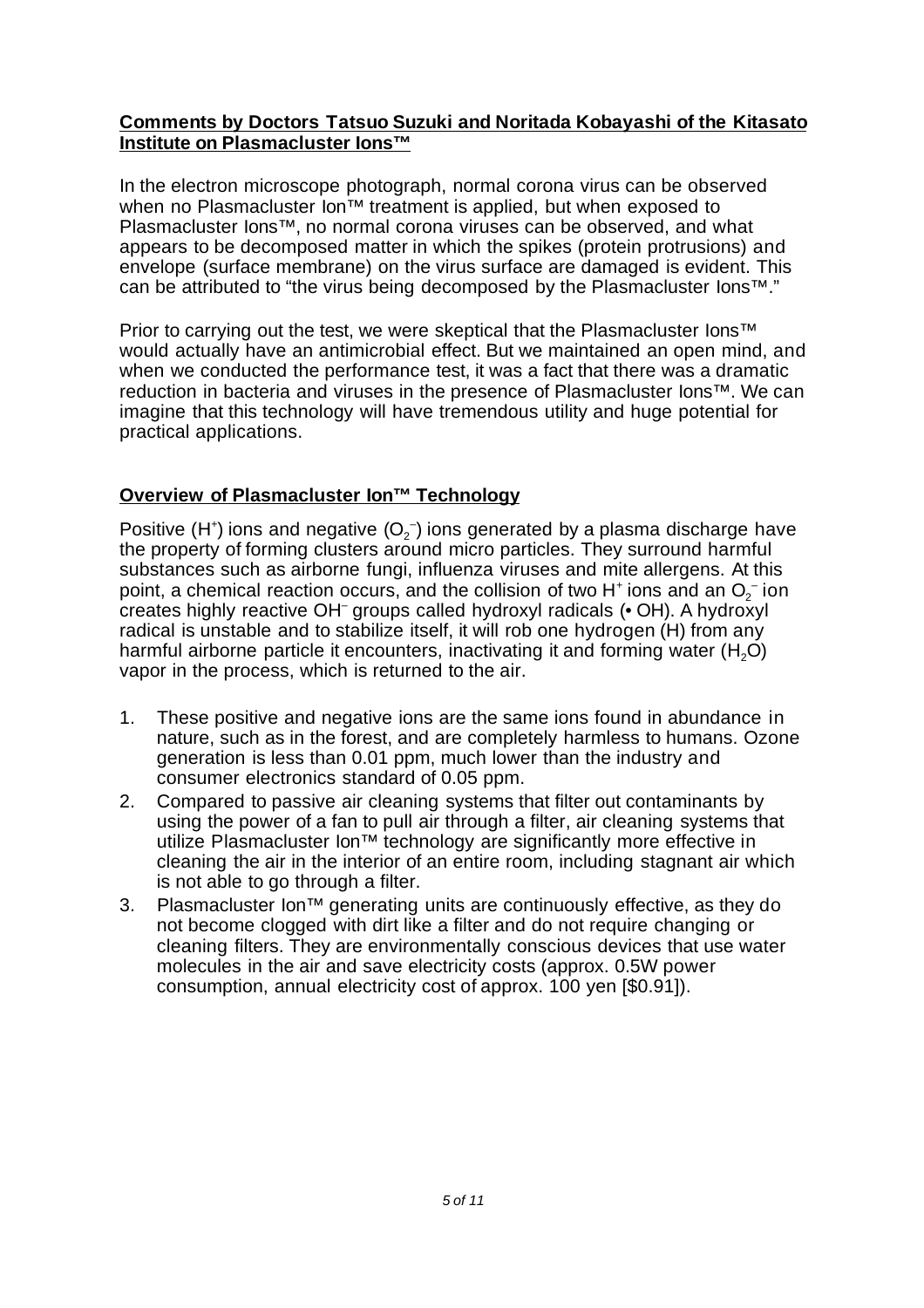# **Plasmacluster Ion™ Generating Device**



# **Chemical Composition and Structure of** Plasmacluster lons™

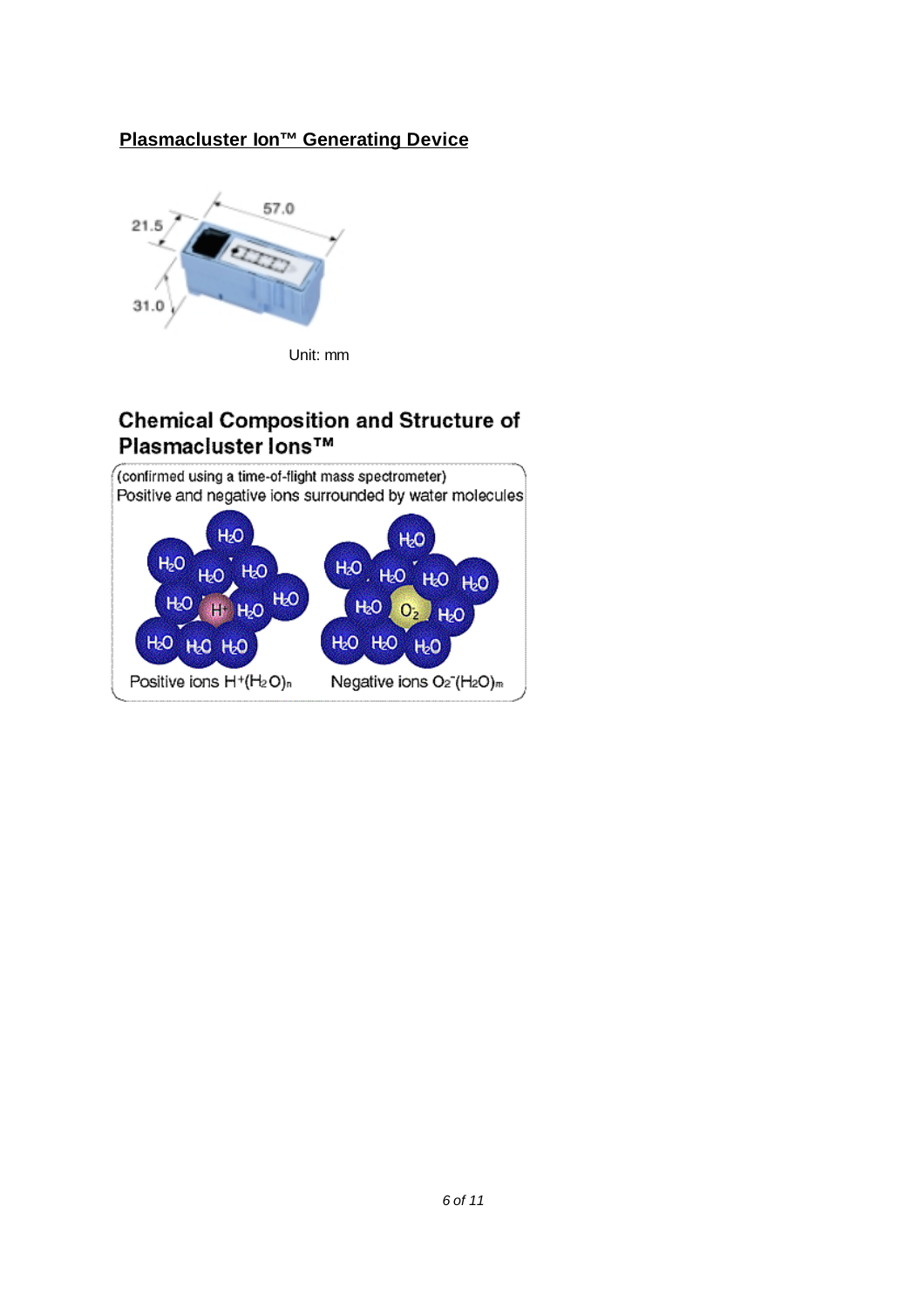# **Efficacy of Plasmacluster Ion™ Technology on Various Pathogens (total 11)**

| <b>Target</b><br><b>Type</b><br>Material |                                                            | <b>Testing &amp; Verification Organization</b>                                 | Date             |
|------------------------------------------|------------------------------------------------------------|--------------------------------------------------------------------------------|------------------|
| <b>Virus</b>                             | Corona virus                                               | Kitasato Institute Medical Center Hospital                                     | <b>July 2004</b> |
|                                          | Influenza virus                                            | Kitasato Research Center of<br><b>Environmental Sciences</b>                   | Sept. 2002       |
|                                          |                                                            | Seoul University, Korea                                                        | Sept. 2003       |
|                                          |                                                            | Shanghai Municipal Center for Disease<br>Control and Prevention, China         | Dec. 2003        |
|                                          |                                                            | Kitasato Institute Medical Center Hospital                                     | Feb. 2004        |
|                                          | Coxsackie virus                                            | Kitasato Research Center of<br><b>Environmental Sciences</b>                   | Sept. 2002       |
|                                          | Polio virus                                                | Kitasato Research Center of<br><b>Environmental Sciences</b>                   |                  |
| Allergens                                | Mite allergen (dust<br>from dead mite<br>bodies and feces) | <b>Graduate School of Advanced Sciences</b><br>of Matter, Hiroshima University | Sept. 2003       |
|                                          | Pollen allergen<br>(cedar pollen)                          | Graduate School of Advanced Sciences<br>of Matter, Hiroshima University        | Sept. 2003       |
| <b>Bacteria</b>                          | MRSA (methicillin-<br>resistant                            | Kitasato Research Center of<br><b>Environmental Sciences</b>                   | Sept. 2002       |
|                                          | Staphylococcus<br>aureus)                                  | Kitasato Institute Medical Center Hospital                                     | Feb. 2004        |
|                                          | Coliform bacteria<br>(E. coli)                             | Ishikawa Health Service Association                                            | Sept. 2000       |
|                                          | Bacilli                                                    | Kitasato Research Center of<br><b>Environmental Sciences</b>                   | Sept. 2002       |
|                                          | Bacteria (Coliform<br>bacteria,<br>Staphylococcus)         | Shanghai Municipal Center for Disease<br>Control and Prevention, China         | Oct. 2001        |
| Fungi                                    | Cladosporium                                               | Ishikawa Health Service Association                                            | Sept. 2000       |
|                                          | (black mold)                                               | Shanghai Municipal Center for Disease<br>Control and Prevention, China         | Jan. 2001        |
|                                          |                                                            | Lübeck University Clinic, Germany                                              | Feb. 2002        |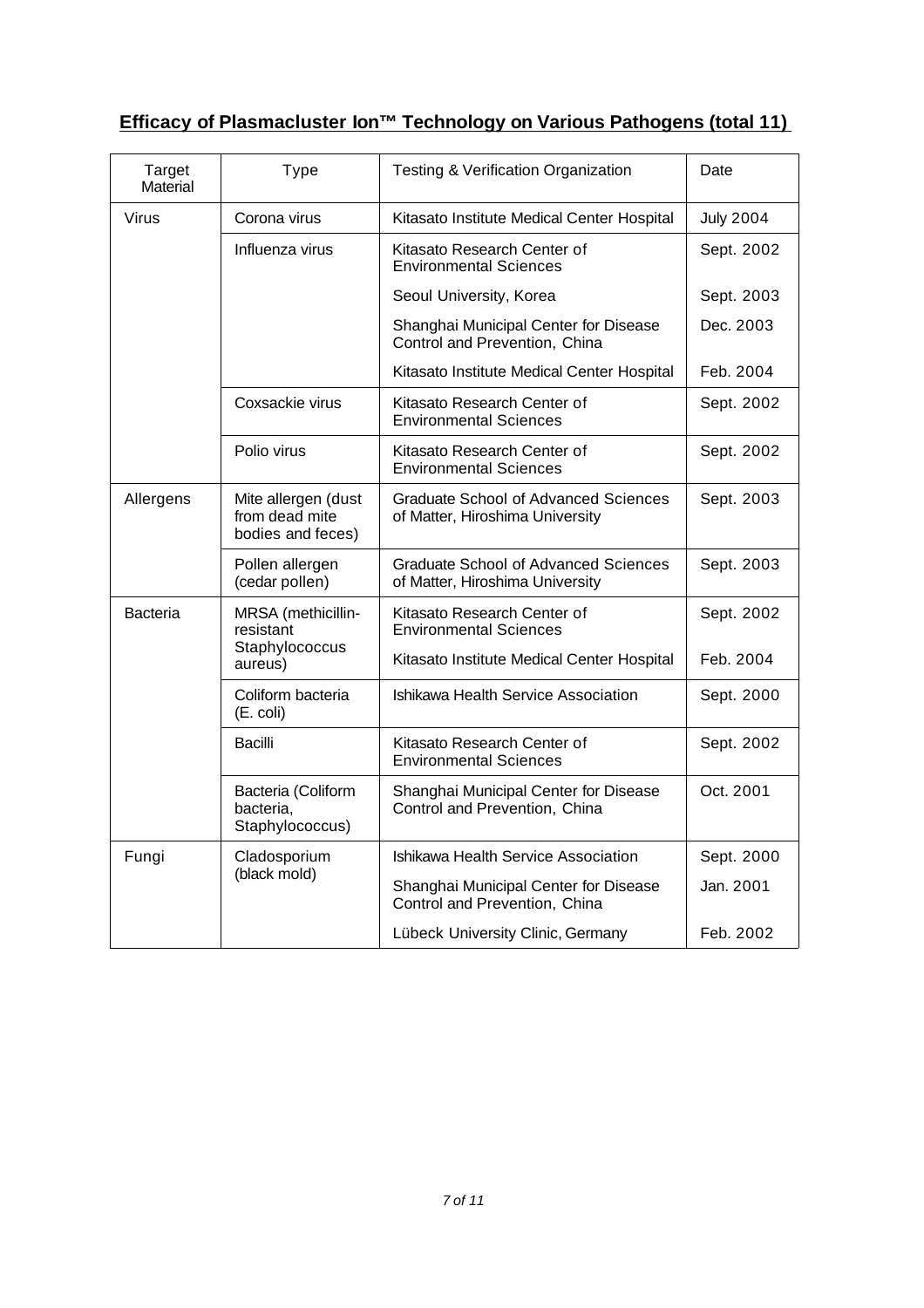#### **What is a corona virus?**

The corona virus is spherical in shape with a diameter of from 60 to 220 nm. Its structure consists of an RNA nucleus enclosed within a sack-like envelope made of protein, along with spike-like protrusions on its surface approximately 20 nm in length consisting of a glycoprotein.

Various types of corona viruses infect humans as well as cats, birds, dogs and rodents. In animals, it causes diseases of the respiratory organs, intestinal tract, and internal organs such as the liver. In humans, it generally causes respiratory diseases, and is regarded as the cause of 10% to 30% of all colds.

### **Profile of the Kitasato Institute Medical Center, Research Division**

The Kitasato Institute was founded in 1914 by Dr. Shibasaburo Kitasato to contribute to the improvement of the health of the nation by researching the causes of diseases and approaches to preventative treatments, and by operating medical treatment facilities. Dr. Kitasato gained world renown through his discovery of tetanus immune antibodies following on his success in growing a pure culture of the tetanus bacillus. He placed great importance on the ideas of the practical sciences, and devoted his time to public health propagation and development.

As a leader in advanced leading-edge medical treatment, the Research Division of the Kitasato Institute Medical Center Hospital is involved in numerous clinical investigations as well as basic research. As part of these programs, we established a Medical Environmental Science Center within the Institute in conjunction with setting up infection control hospital rooms. We are engaged in R&D with the goal of improving and enhancing the healthcare environment from a comprehensive perspective. To constantly maintain medical care at the highest levels, we have established a Biomedical Laboratory as a place where a large number of clinical investigations and basic research can be conducted. This laboratory maintains the highest standards of cleanliness, and incorporates facilities to enable a wide variety of research ranging from basic research to clinical studies, including in particular, laboratory animal facilities, as well as a cytology laboratory, physical science laboratory, nucleic acid laboratory, and cellular analysis laboratory. The laboratory serves as a pillar supporting advanced medicine. Research focuses on infectious diseases, cancer, and geriatrics, and is conducted by a staff who are highly knowledgeable in immunology and microbiology. In addition, we give the highest priority to the hospital environment, and we are also developing new chemotherapy agents and antiseptics, working within a framework of cooperation with the Medical Environmental Science Center of the Kitasato Institute.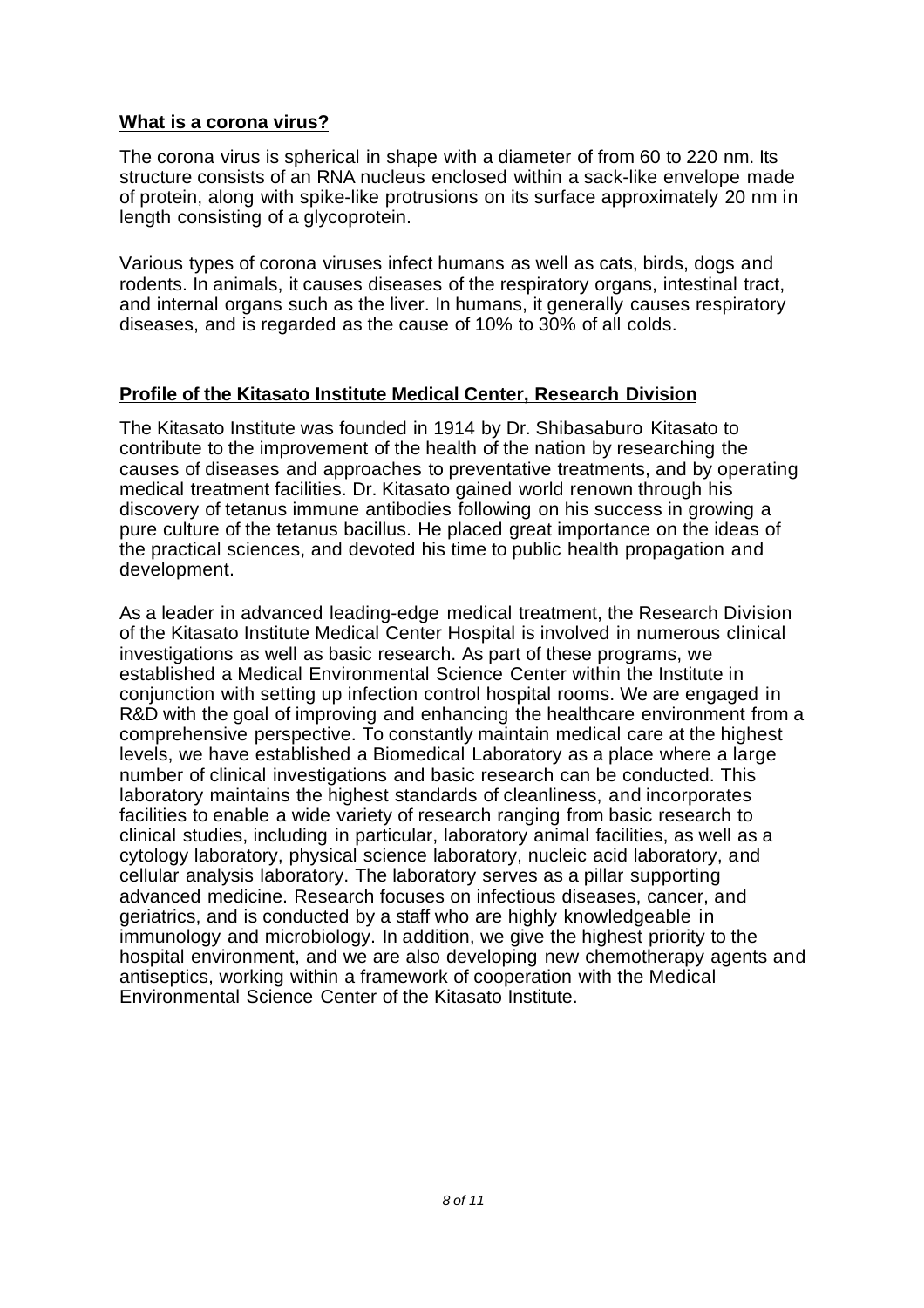## Dr. Tatsuo Suzuki

Kitasato Institute Medical Center Hospital Director, Medical Environmental Science Center Chief, Division of Biomedical Research Assistant to the Medical Director, Kitasato Institute Research Hospital Visiting Professor, Kitasato University (Specialties) Infection and immunology

## Dr. Noritada Kobayashi

Kitasato Institute Medical Center Hospital, Research Division Biomedical Laboratory, Assistant Director Doctor of Medicine (M.D.) (Specialties) Immunology, molecular immunology, microbiology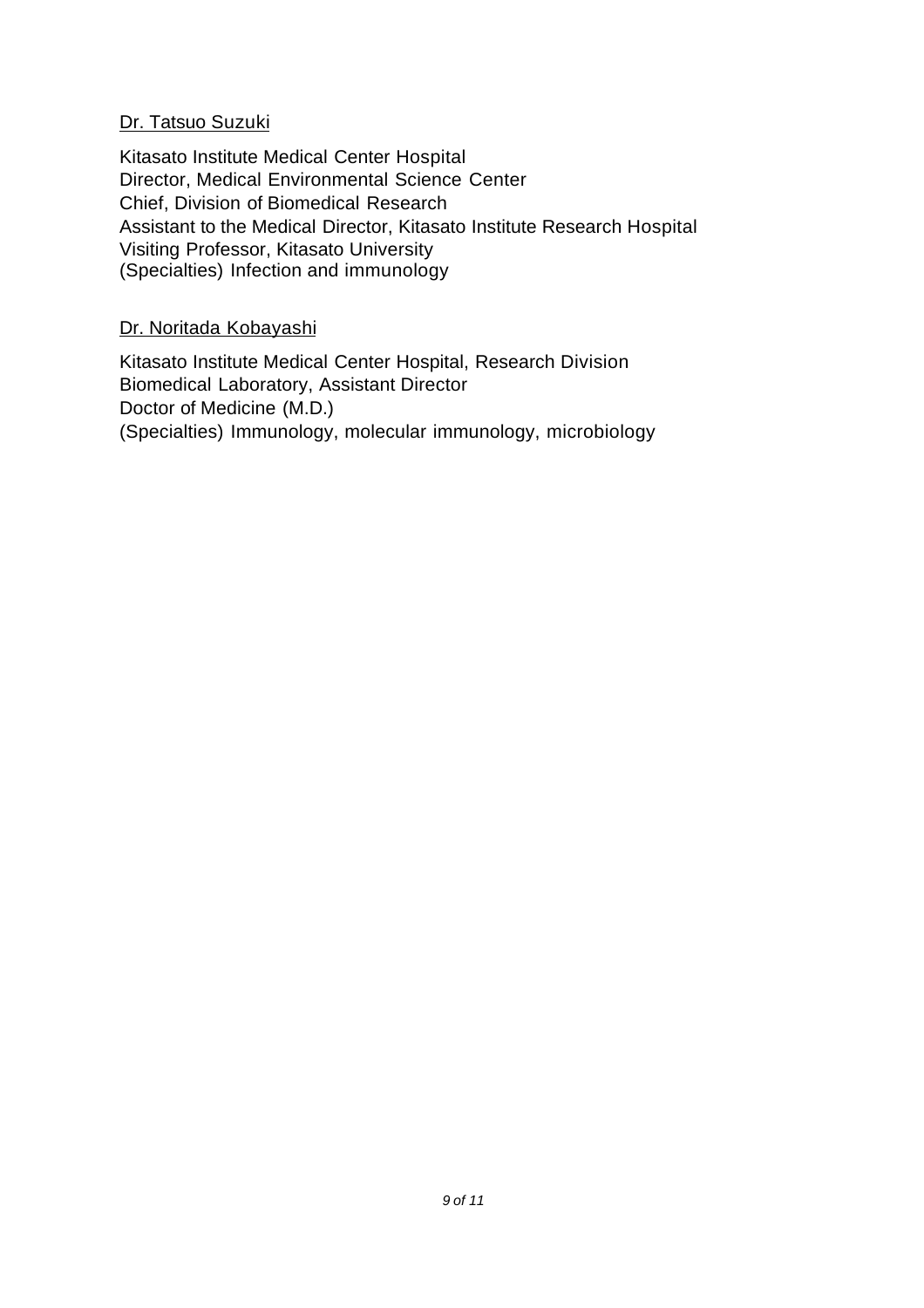# **[Reference]**

# **Mechanism for Inactivating Airborne Fungi**

The positive and negative ions cluster together on the surface of airborne fungi, causing a chemical reaction that results in the creation of highly reactive OH groups called hydroxyl radicals (• OH).

The hydroxyl radical will take a hydrogen molecule from the cell wall of an airborne fungi particle, thus inactivating it.

Inhibits mold infestation as well as controls musty and household odors (caused in large part by mold fungi) as they occur.



# **Mechanism for Inactivating Airborne Influenza Virus**

The positive and negative ions surround the hemagglutinin (surface proteins that form on organisms and trigger infections) and change into highly reactive OH groups called hydroxyl radicals (• OH). These take a hydrogen molecule from the hemagglutinin and change into water  $(H<sub>2</sub>O)$ . The hemagglutinin molecules are destroyed so the virus cannot infect even if it enters someone's body.